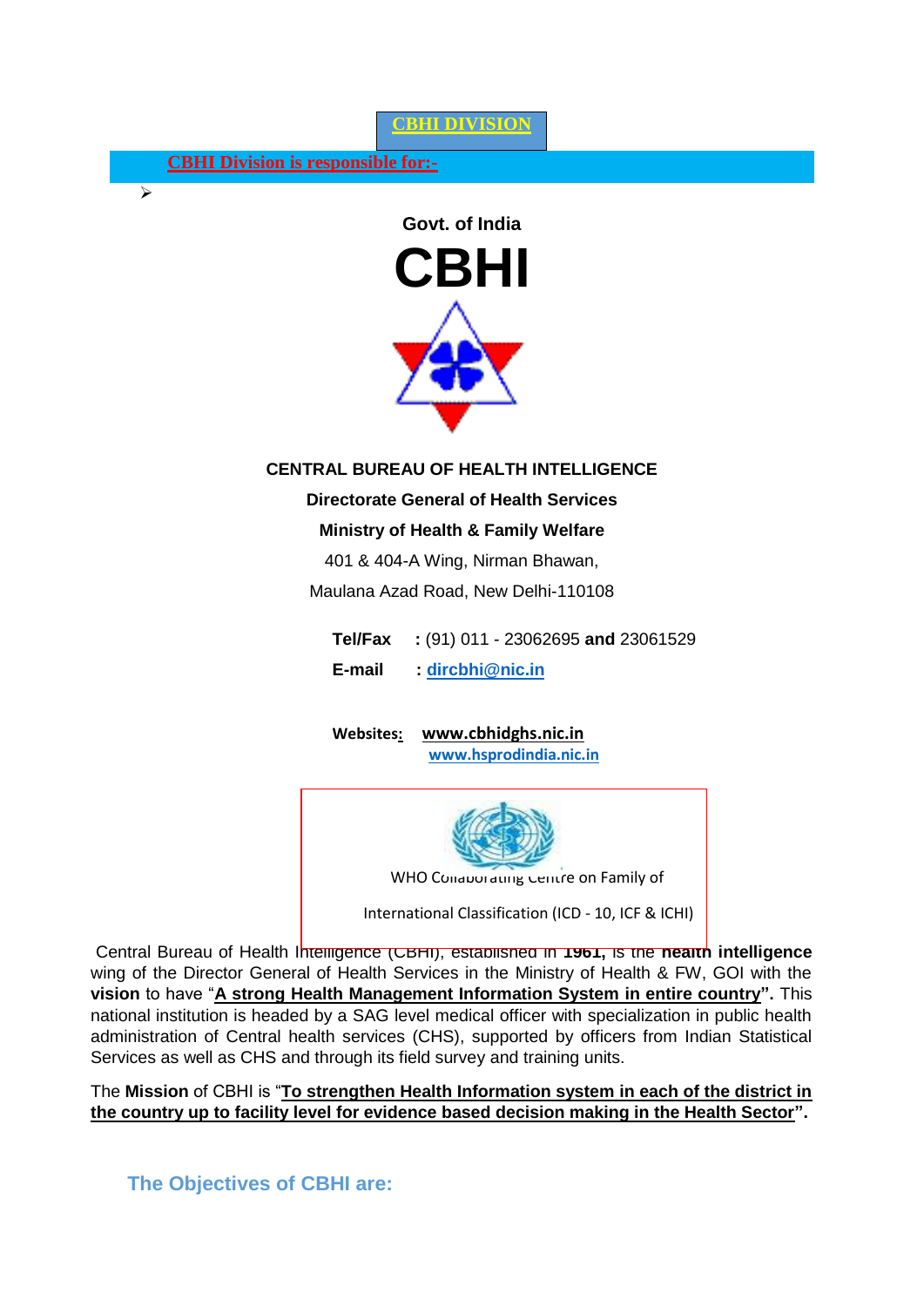- 1. To Collect, Analyse & disseminate Health Sector related data of the country for evidence based policy decisions, planning and research activities
- 2. To identify & disseminate innovative practices for Health Sector Reforms
- 3. To develop Human resource for scientifically maintaining medical records in both Government & private medical Institutes in India
- 4. To Carry Out Need Based Operational Research for Efficient implementation of Health Information System & use of Family of International Classifications in India.
- 5. To sensitize & create a pool of Master Trainers in Health sector for implementation of Family of International Classification in India
- 6. To collaborate with National & International Institutes for imparting knowledge & skill development
- 7. To Collect & disseminate indicators for Health related Millennium Development Goals
- 8. To function as collaborating centre for WHO FIC in India & SEAR countries

## 2. Organization

- (a) In Dte.GHS / GOI the CBHI, headed by a Director, has three divisions viz. (i) Policy, Training and Co-ordination, (ii) Information & Evaluation, and (iii) Administration.
- (b) Six Health Information Field Survey Units (FSUs) of CBHI are located in different Regional Offices of Health and Family Welfare (ROHFW) of GOI at Bengaluru, Bhopal, Bhubaneswar, Jaipur, Lucknow & Patna; each headed by a Dy. Director with Technical & Support staff, which functions under the supervision of Sr. / Regional Director (HFW/GOI).
- (c) Regional Health Statistics Training Center (RHSTC) of CBHI at Mohali, Punjab (near Chandigarh), CBHI-FSUs and Medical Record Department & Training Centers (MRDTC) of Safdarjung Hospital New Delhi & JIPMER Puducherry; conduct various CBHI In-service Training Courses.

### 3. Major Activities of CBHI

**3.1** CBHI collects primary as well as secondary data on various communicable and noncommunicable diseases, human resource in health sector and health infrastructure from various Government organizations/ departments to maintain and disseminate Heath Statistics through its annual publication "National Health Profile" which highlights most of the relevant health information under 6 major indicators viz. Demographic, Socio-economic, Health Status, Health Finance, Health Infrastructure and Human Resources.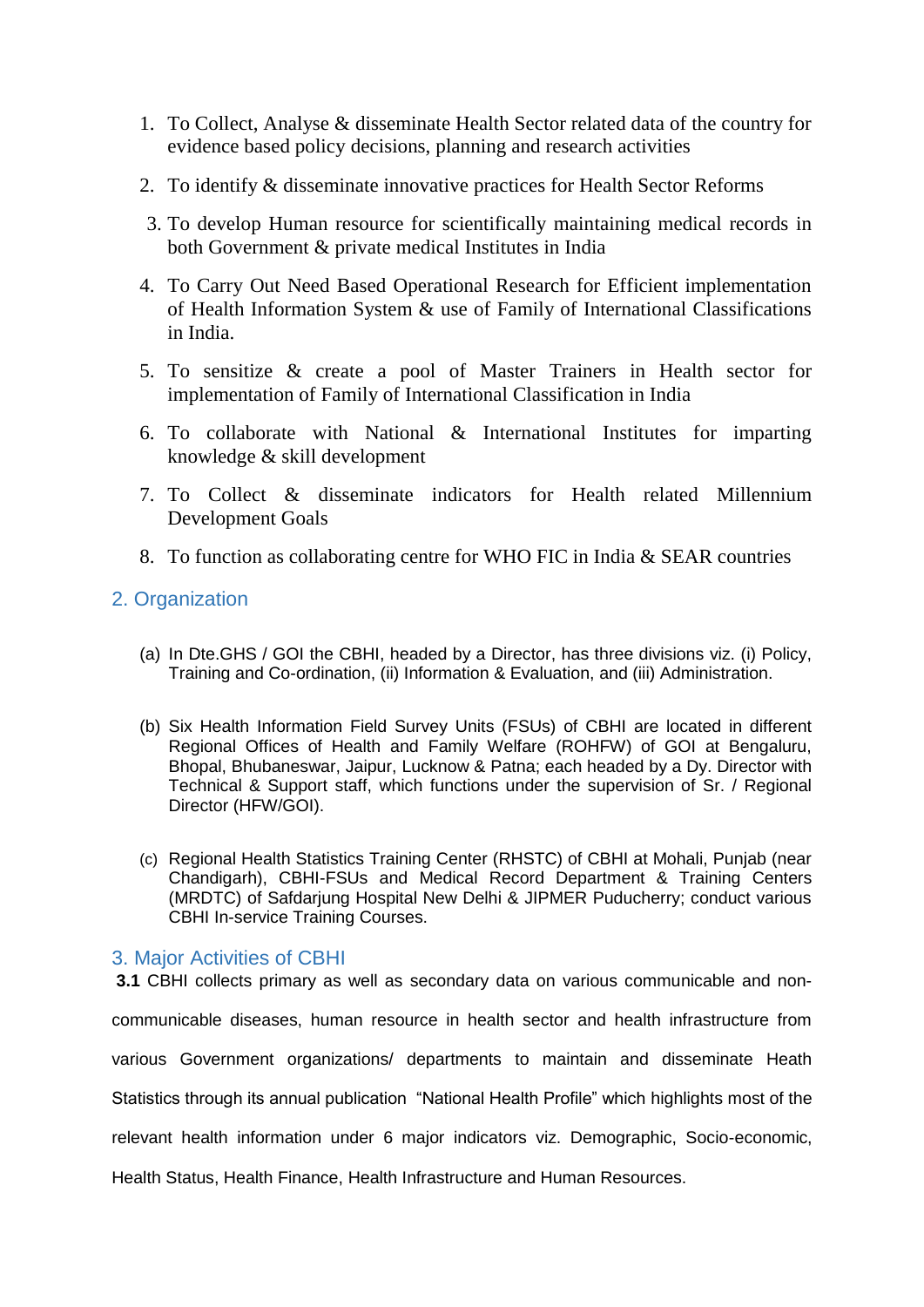**3.2** CBHI collects the information on reform initiatives for Health Sector Policy Reform

Option Database (HS-PROD). [www.hsprodindia.nic.in]

Though States/UTs of India have reforms in the health sector, a lot of this goes unnoticed and hence not documented. Thus, MOHFW/GOI under its Sector Investment Program (SIP) is funded by the European Commission, entrusted CBHI to develop and maintain HS-PROD. It is a web-enabled database that documents and further creates a platform for sharing of information on good practices, innovations in health services management while also highlighting their failures that are very important for the success of NRHM. **More than 250 such initiatives under 16 key management areas** have been taken from a varied range of stakeholders like all the 35 State/ UT governments, development partners, non-government organizations etc. **Kindly visit this website for appropriate use & replication of reforms. CBHI is solicits information on such reforms from State/UT governments, health program managers, researchers, teachers and institutions in order to regularly update this national database.**

**Sense of ownership and pride is to be taken in an effort like HS-PROD by all public** 

### **health professionals.**

**3.3** For capacity building and human resources development, in health sector CBHI conducts in-service training programme for the officers and the staff working in various Medical Record Department & health institutions of the Central/State governments, ESI, Defense and Railways and well as private health institutions through its various training centres.

Following are the in-service training programmes for maintenance of Medical Records in Medical Institutions, conducted by the CBHI with the view to strengthen and develop human resources & health information system of the country.

| S.<br>N <sub>0</sub> | Name of the training                | Batch                                                          | Duration | <b>Training Centre</b>                                                                                      |
|----------------------|-------------------------------------|----------------------------------------------------------------|----------|-------------------------------------------------------------------------------------------------------------|
| 1.                   | Medical<br>Record<br>Officer        | $\mathcal{D}_{\mathcal{L}}$<br>(at each<br>training<br>centre) | 1 Year   | 1. Medical Record Deptt. & T.C.<br>at Safdarjung Hospital in New<br>Delhi<br>2. JIPMER, Puducherry          |
| 2.                   | <b>Medical Record</b><br>Technician | $\overline{4}$<br>(at each<br>training<br>centre)              | 6 Months | 1. Medical Record Department<br>Safdarjung<br>$&$ T.C. at<br>Hospital in New Delhi<br>2. JIPMER, Puducherry |

### **National Level Man-power Development Training Programs:-**

Training Calendar, Eligibility, Guidelines and Application Forms for all the above courses can be downloaded from the CBHI official website www.cbhidghs.nic.in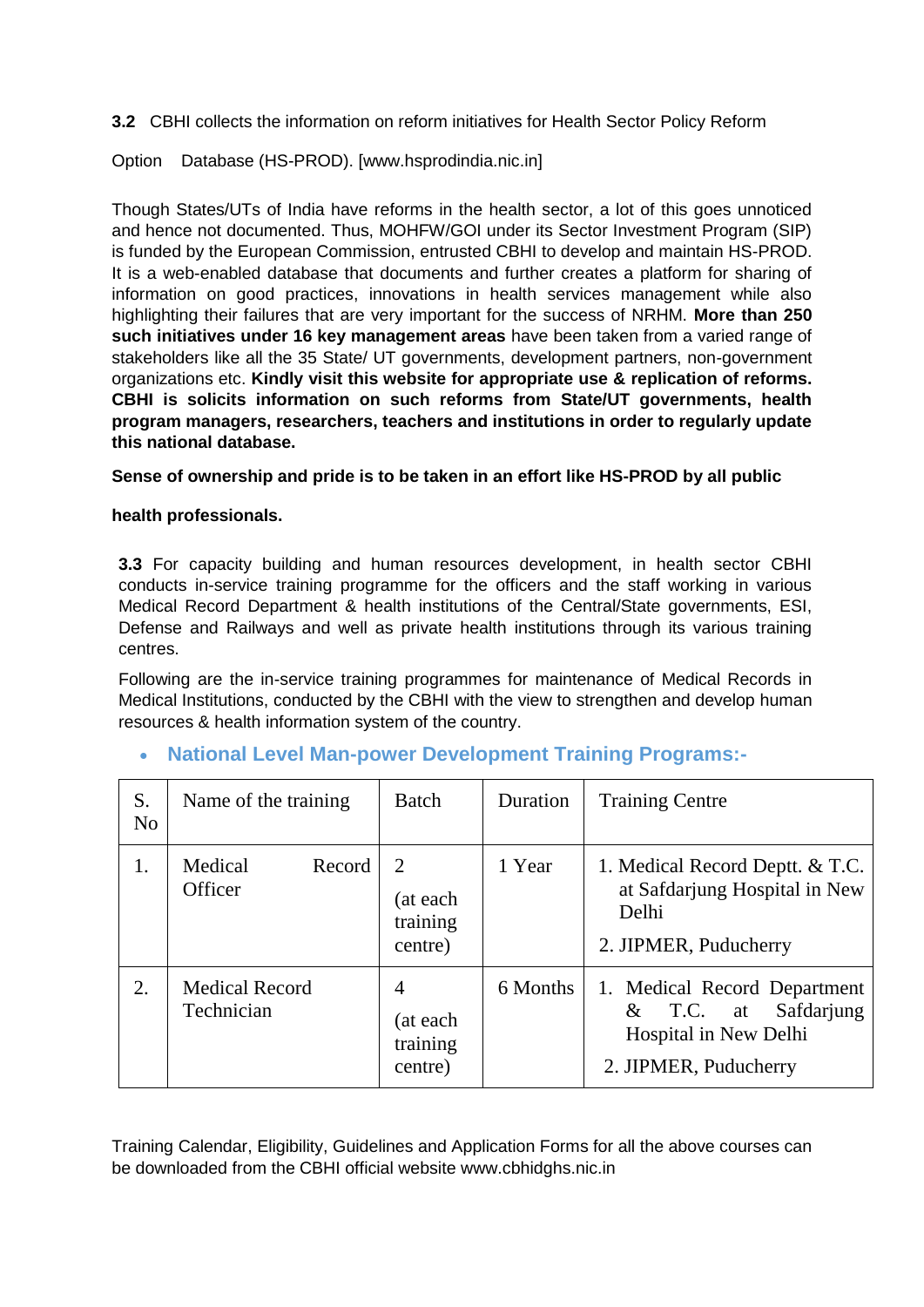**3.4** Capacity Building & Operation Research for Efficient health information system (HIS) including Family of International Classification (ICD-10 & ICF) use in India and South East Asia Region. CBHI is conducting National Level training course on Master trainers on ICD-10 & ICF at RHSTC at Mohali, Chandigarh. It is also organizing sensitization work shop on ICD-10 & ICF in big Govt. /Pvt. Hospitals.

| S.<br>No. | <b>Name of training</b>                                                                                                | <b>Batch</b><br>es<br>year | <b>Training</b><br><b>Duration</b> | <b>Training</b><br><b>Centre</b>           |
|-----------|------------------------------------------------------------------------------------------------------------------------|----------------------------|------------------------------------|--------------------------------------------|
| 1.        | <b>Training Course on Master Trainers</b><br>On $(ICD-10 \& ICF)$                                                      | 8                          | 5 days                             | RHSTC Mohali<br>&6 FSUs                    |
| 2.        | Orientation training course on Health<br>Management<br>Information<br>For<br>Officers)                                 | 8                          | 5 days                             | RHSTC Mohali<br>$&6$ FSUs                  |
| 3.        | Orientation training course on<br>Health<br><b>Information Management</b><br>(For non<br>medical personnel)            | 14                         | 5 days                             | RHSTC Mohali<br>$&6$ FSUs                  |
| 4.        | Orientation training course on Family of<br>International classification (ICD-10 &<br>ICF) (For Non-Medical Personnel) | 14                         | 5 days                             | RHSTC Mohali<br>$\&$<br>6 FSU <sub>s</sub> |
| 5.        | Orientation training course on Medical<br>Record & Information Management for<br><b>Non-Medical Personnel</b>          | 8                          | 5 days                             | RHSTC Mohali<br>$\&$<br>6 FSU <sub>s</sub> |

**\*** On regular basis, 52 batches of Training Courses covering more than 1040 candidates are held every year. In addition, special batches of National/International Training Courses are conducted on request of States/UTs & various organizations like IRDA, WHO etc.

**3.5** CBHI Provides Internship and Health Management Programmes for the students of National Universities and Institutes.

**3.6** CBHI publishes a concise list of all MDGs and comprehensive list of Health related

MDGs i.e. Goal-4(Reduce Child Mortality) and Goal-5(Improve Maternal Health) and

Goal-6 (Combat HIV/AIDS, Malaria and Other Diseases) in its annual publication "National

Health Profile".

**3.7** CBHI is playing an important role for implementation of Electronic Health Record in India. It is identified as Resource Centre for maintaining the licensing of SNOMED CT in the country.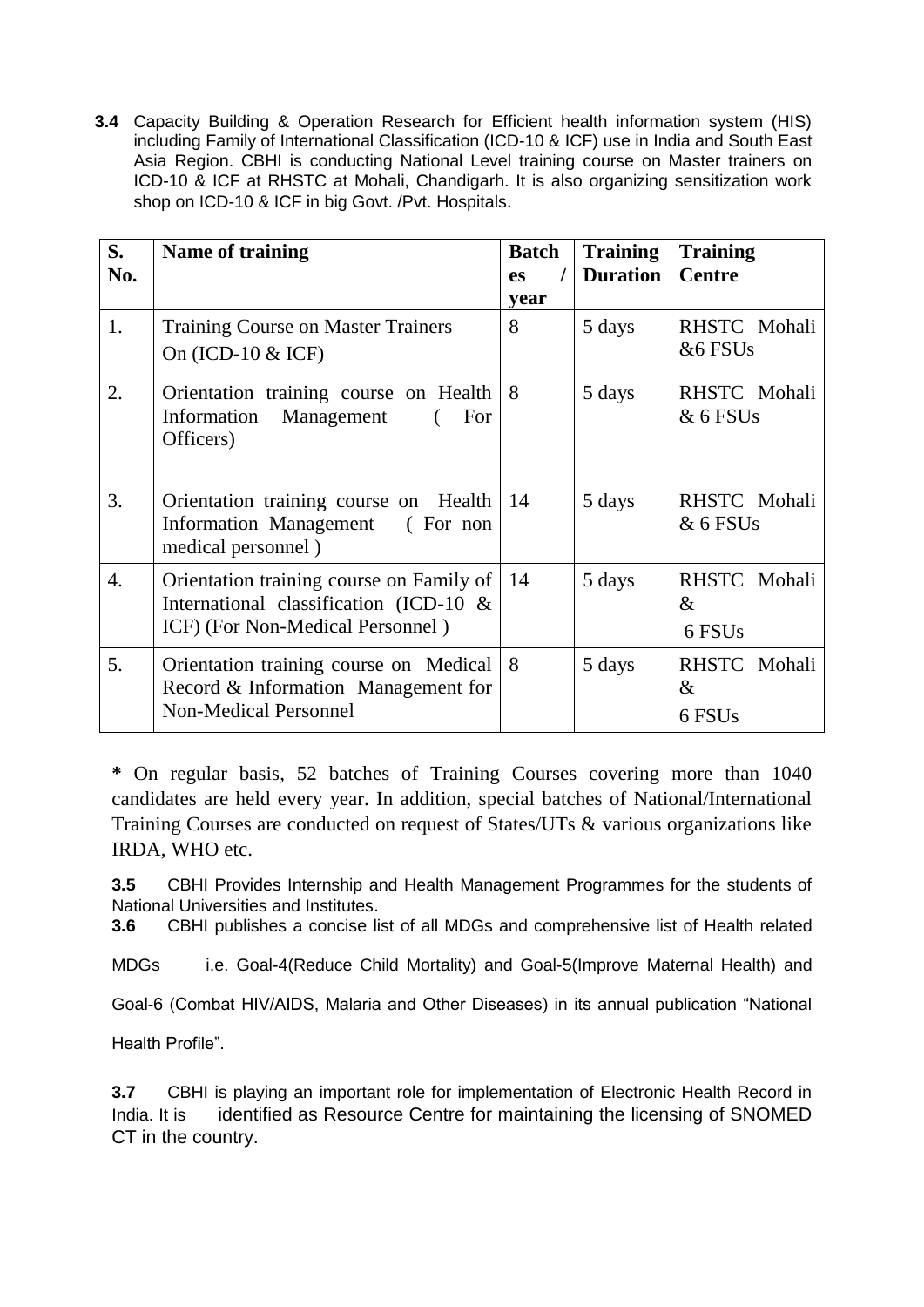## **3.8 Function as WHO Collaborating Centre on Family of International Classifications (ICD – 10 & ICF) in India with the following major objectives:-**

- (1) To promote the development & use of the WHO Family of International Classifications (WHO-FIC) including the International Statistical Classification of Diseases and Related Health Problems (ICD), the International Classification of Functioning, Disability and Health (ICF), and other derived and related classifications and to contribute to their implementation and improvement in the light of the empirical experience by multiple parties as a common language.
- (2) Contribute to the development of methodologies for the use of the WHO-FIC to facilitate the measurement of health states, interventions and outcomes on a sufficiently consistent and reliable basis to permit comparisons within and between countries at the same point in time by:
	- (a) Supporting the work of the various committees and work groups established to assist WHO in the development, testing, implementation, use, improvement, updating and revision of the member components of the WHO-FIC.
	- (b) Studying aspects related to the structure, interpretation and application of contents those concerning taxonomy, linguistics, terminologies and nomenclatures.
	- (c) Participating in the quality assurance procedures of the WHO-FIC classifications regarding norms of use, training and data collection and application rules.
	- (3) Networking with current and potential users of the WHO-FIC and act as reference centre by:
	- a. Assisting WHO Headquarters and the Regional Offices in the preparation of member components of the WHO-FIC and other relevant materials.
	- b. Participating actively in updating and revising the member components of the WHO-FIC.
	- c. Providing support to existing and potential users of the WHO-FIC and of the data derived in India and SEARO Region. Linkage will also be made with other countries of Asian Pacific Region for seeking status on FIC implementation.
- (4) Work in at least one related and/or derived area of the WHO-FIC: Specialty- based adaptations, primary care adaptations, interventions/procedures, injury classification (ICECI).
- 3.9 Maintaining three websites: [www.cbhidghs.nic.in](http://www.cbhidghs.nic.in/) (Main Website), www.cbhi.nic.in (Data entry portal for on-line data transmission by the States/UTs to CBHI) and [www.hsprodindia.nic.in](http://www.hsprodindia.nic.in/) with information on CBHI, the Annual Publication "National Health Profile (NHP)", National Recommendations on Improving & Strengthening the use of ICD 10 and Medical Record System, CBHI Training Calendar & Application Forms, Module & Work Book on ICD -10, Formats for (monthly/annually) Health Data Reporting from States/UTs to CBHI.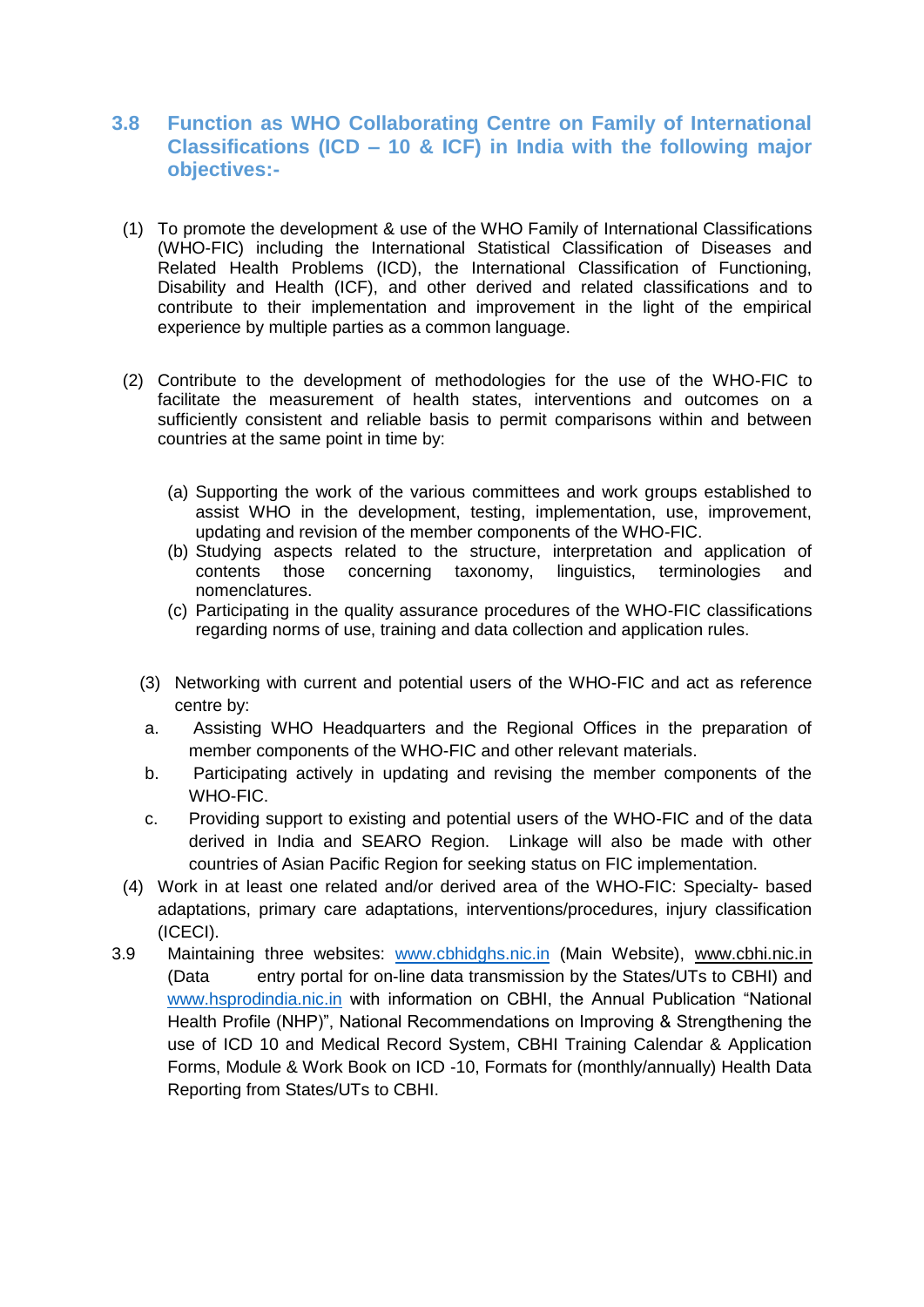# **4. CBHI Linkages and Coordination**

- 1. All 36 States/UTs of India
- 2. All 20 Regional Offices of Health & FW of GOI

 National Rural Health Mission (NRHM) and National Health Programmes in India

- 3. Medical, Nursing & Paramedical Councils & Educational Institutions
- 4. Public Health/Medical Care Organizations and Research Institutions under Department of Health Research including ICMR and Various other Ministries
- 5. Census Commissioner & Registrar General of India
- 6. NITI Ayog, Government of India
- 7. Union M/o Statistics & Programme Implementation
- 8. Union Ministries of Defence, Railways, Labour, HRD, Rural Development, Communication & Information Technology, Shipping Road Transport & Highways, Home Affairs, Social Justice & Empowerment, etc.
- 9. WHO and other UN Agencies Concerned with Health and Socio-economic Development
- 10.All the WHO Collaborating Centres on Family of International Classification (FIC) in the world Asia Pacific Network on FIC and countries of South East Asia Region
- 11.European Commission
- 12.IRDA, Hyderabad
- 13.Institute of Economic Growth (IEG).
- 14.Non-Government Organizations in Health & related sectors in India For more details, please provide the link of CBHI-**www.cbhidghs.nic.in**

## **6. CBHI Training Centres**

| 1. | Regional Health Statistics Training Centre (RHSTC), |  |  |  |
|----|-----------------------------------------------------|--|--|--|
|    | C/o Primary Health Centre Annexe,                   |  |  |  |
|    | Phase 3-B-1, SAS Nagar,                             |  |  |  |
|    | Mohali (Punjab) -160059.                            |  |  |  |
|    | Tel/fax: 0172-2261070                               |  |  |  |
|    | E-mail: mohalirhstc@yahoo.com                       |  |  |  |
| 2. | Medical Record Department and Training Centre,      |  |  |  |
|    | Safdarjung Hospital, Ansari Nagar,                  |  |  |  |
|    | New Delhi -110029                                   |  |  |  |
|    | Tel - 011-26707253 and 26165060                     |  |  |  |
|    | Fax No - 011-26163072                               |  |  |  |
|    | E-mail: mrtsjh@yahoo.com                            |  |  |  |
| 3. | Medical Record Department and Training Centre       |  |  |  |
|    | JIPMER Puducherry - 605006                          |  |  |  |
|    | Tel - 0413 - 2272380 Extn. 4020 & 4022;             |  |  |  |
|    | Fax No $-0413 - 2272066$ & 2272067                  |  |  |  |
|    | EE-mail: anisax 60@rediffmail.com                   |  |  |  |
| 4. | <b>CBHI Field Survey Unit</b>                       |  |  |  |
|    | Regional Office of Health & FW/GOI                  |  |  |  |
|    | 2 <sup>nd</sup> floor, F-Wing, Kendriya Sadan,      |  |  |  |